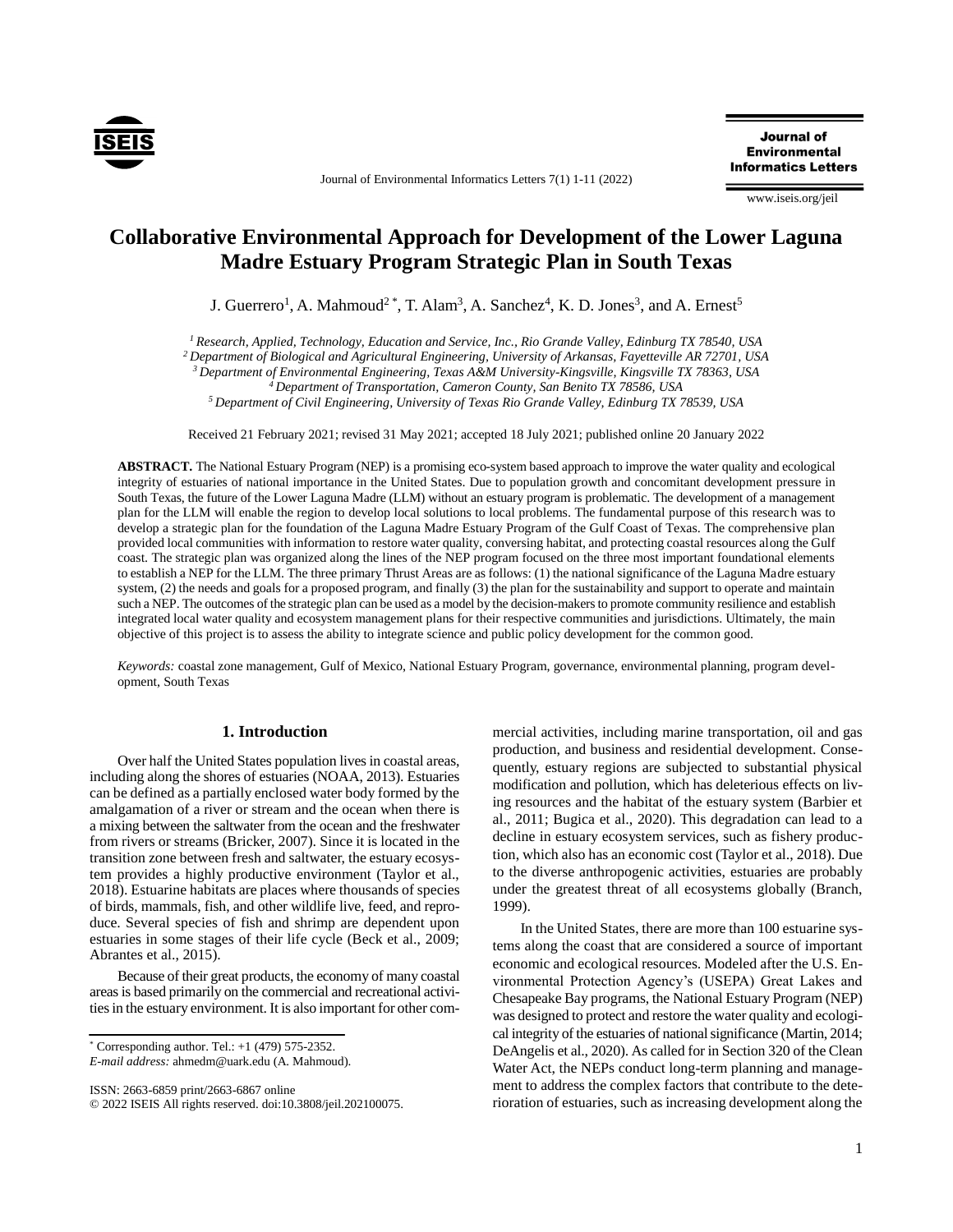

**Figure 1.** The geographic region of the Lower Laguna Madre Estuary Program (left), location of the Lower Laguna Madre in relation to the Gulf of Mexico.

coast (Greening et al., 2018). The EPA periodically calls for nominations into the NEP from state governors. If an estuary faces significant risks to its ecological integrity, contributes substantially to commercial activities, and meets several other criteria that indicate it would benefit greatly from comprehensive planing and management, the EPA may include it in the program. Any NEP should take a community-based watershed approach that can be adapted for a variety of environmental management situations, including both coastal and non-coastal watershed initiatives.

The EPA has accepted 28 estuaries into the NEP since 1987, and all of these NEPs have completed their management plans. Based on the EPA's latest guidance (2007) on conforming watershed- and community-based estuary programs, the process will compass four phases: establishing a governance structure, linking good science and sound management, developing a management plan, and implementing the management plan. Since each estuary case is geographically and ecologically different, each program adopts a different approach that suits its own needs to facilitate coastal restoration and recovery. At the same time, each program uses a common principle and general framework that gives a degree of consistency (Tuler et al., 2002). Developing the vision of setting restoration goals for recovery is entirely different depending on the environmental issues for each estuary area (DeAngelis et al., 2020). For example, water quality deterioration in the Chesapeake Bay led to a rapid decline in several important habitats, especially oysters with estimated economic losses of more than \$4 billion over the past three decades. Therefore, the Chesapeake Bay Program set up a quantifiable goal that focused on large-scale restoration to produce a significant improvement in the oyster population (Kennedy et al., 2011). On the other hand, urban development activities negatively impacted seagrass beds in Tampa Bay, Florida. Eightyone percent of seagrass's areal extent was lost by the early 1980s in the subtropical estuary. In 1998, the Tampa Bay Estuary Program recovery effort revolved around improving water quality goals in order to promote seagrass recovery (Greening and Janicki, 2006). The estuarine ecosystem is highly complex and dynamic, which creates uncertain conditions that are extremely changing for the design and management of the governance system. Each estuary project differs with respect to ecosystem characteristics, jurisdictional complexity, and diverse causes of ecological impairments. To improve water quality and enhance living resources, NEPs address many of the problems that result from development stresses through a comprehensive planning process (Imperial and Hennessey, 1996). However, this plan may foster changes in existing regulations and the development of new approaches to protecting the estuarine resources (Bowden, 1996).

Along the Gulf of Mexico, there are seven NEPs located in the following states: Texas, Louisiana, Alabama, and Florida (Greening et al., 2018). The Laguna Madre is located on the Texas coast, and it is the largest estuary and the southernmost. The Laguna Madre is one of only five hypersaline lagoons in the world (Tunnell et al., 2001). The Laguna Madre has two parts: the Upper Laguna Madre (ULM) and the Lower Laguna Madre (LLM). The ULM is part of the area covered by the Coastal Bend Bays and Estuaries Program (CBBEP) and is a component of the NEP. The CBBEP joined the NEP in 1994 and since then no other estuary has been assigned the category of being of national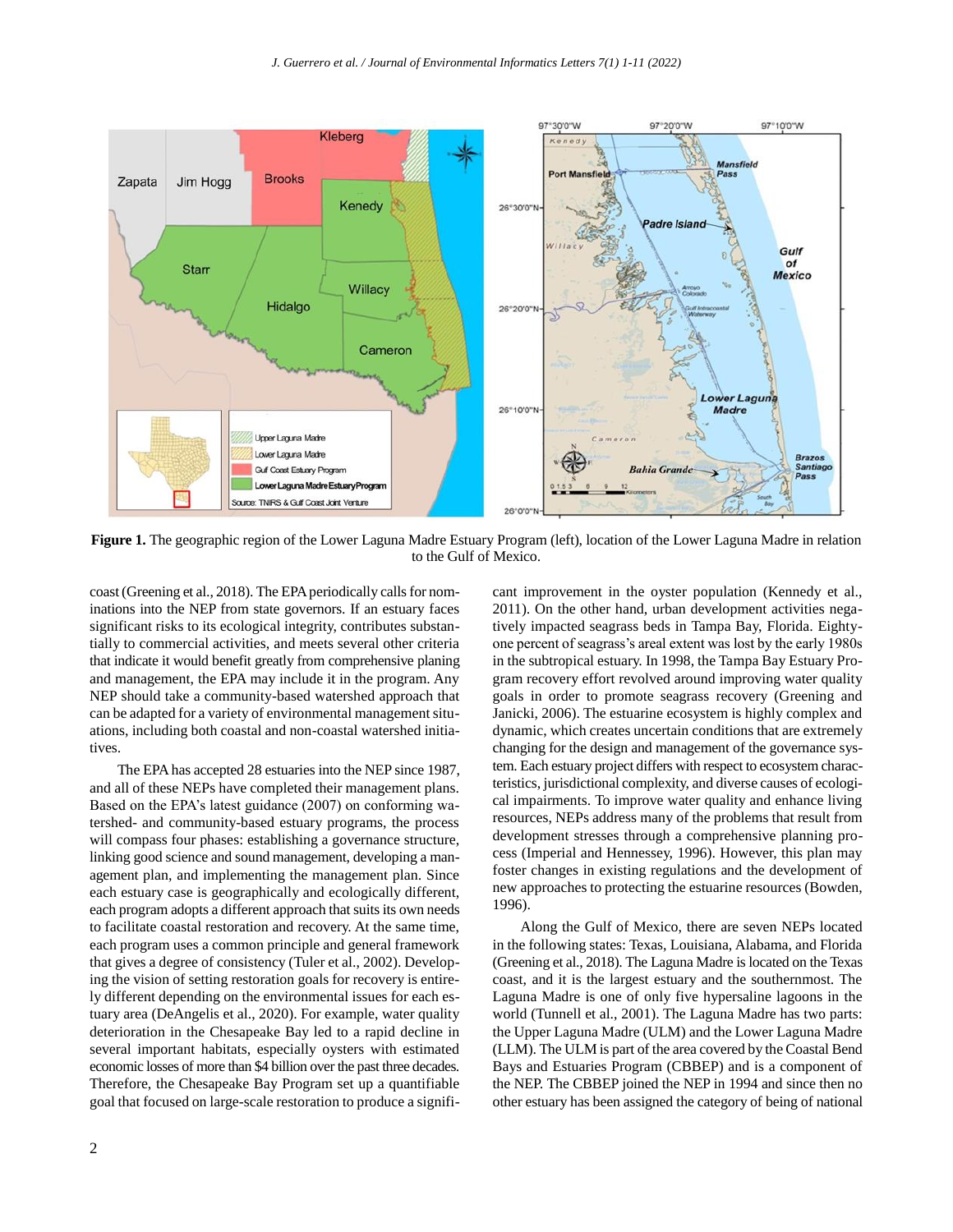significance. The main objective of the CBBEP is to conserve and manage the Coastal Bend Bays of South Texas. However, the LLM is not currently part of the NEP despite the fact that the area has experienced rapid economic and population growth in the past 30 years. The proximity of Cameron County to the coast makes it vulnerable to inundation due to the low elevation which ranges from sea level to 18 m (60 ft), in addition to the potential impacts of sea rise concern (Brown et al., 1977; Lange et al., 2018). With population growth and concomitant development pressure in South Texas, the future of the LLM without an estuary program is problematic.

The objective of this study is to illustrate the collaborative environmental approach for the development of a strategic plan for the Lower Laguna Madre Estuary Program (LLMEP). The article describes the strategy, structure, and process to provide science-based restoration and management support that is organized along the lines of the NEP program. The strategic plan will be used to establish a framework of fundamental information and critical ideas to serve as a basis to found the LLMEP of the Gulf Coast of Texas. The LLMEP used the NEP as a model for the development of a comprehensive plan for the enhancement of the water quality and coastal resources at the LLM. This perspective will help to assess the management of the environmental issues of the LLM as well as a model for future estuarine initiatives. The development of a management plan for the LLM will enable the region to develop local solutions to local problems.

#### **2. The Lower Laguna Madre Estuary**

### **2.1. LLM Major Features**

The Lower Laguna Madre (LLM) encompasses 59 miles of Texas coastline. Besides the lagoon, the LLM includes unique natural systems, such as Padre Island, South Bay, and the Bahia Grande. This shallow subtropical lagoon is bordered on the east by a barrier island, Padre Island, the longest barrier island in the world. The elevation of Padre Island is slightly above the sea level averaging  $1.5 \sim 3.0$  m, except for the large sand dune with an elevation of  $6.1 \sim 9.1$  m (Lange et al., 2018). The Bahia Grande is considered one of the largest marine restoration projects in the U.S., and it includes five counties (Cameron, Willacy, Hidalgo, Kenedy, and Starr). Furthermore, Bahia Grande comprises the watershed that contributes freshwater to the LLM, and it is included in the program area (Figure 1).

The Laguna Madre is the largest coastal embayment along the Texas coast with a surface area of more than  $1,658$  km<sup>2</sup> at mean sea level (Table 1) (Tanyeri-Abur et al., 1998). The western shore of the lagoon consists mostly of sparsely populated and undeveloped semi-arid coastal prairie and rangeland of the Texas mainland. The LLM is a shallow bar-built negative estuary. Sources of freshwater and nutrient inflow come from precipitation, direct mainland runoff, the Arroyo Colorado, the North Floodway, Raymondville Drain, Hidalgo/Willacy Main Drain, and the city of Brownsville. Brazos-Santiago Pass, located at the southern terminus of the LLM, is a natural tidal pass that was deepened for ship traffic and armored with jetties, while Port Mansfield Pass, 60 km to the north, is a smaller man-made

pass used for recreational boat traffic completed by 1962.

There are eight major habitats associated with the LLM: seagrass, jettied tidal inlets, oyster reefs, mangroves, salt marsh, wind-tidal flats, dredge material islands, and open bay bottom. The dominant and critical habitat for the LLM is seagrass. Seagrass meadows are very productive while simultaneously providing habitat and nursery for marine animals like blue crabs, shrimp, and redfish (Beck et al., 2009). They also improve water quality, stabilize sediment, and provide a massive amount of surface area for epiphytes, i.e., organisms that live on the seagrass leaves (Poor et al., 2001). Wind-tidal flats are barrenlooking sand/mud flats that border the LLM (820 km<sup>2</sup>), mostly on the eastern shore. They are irregularly flooded due to a combination of astronomical, storm, and wind tides. Between periods of inundation, the flats dry out. During that process, salinity of the water sitting on the flats can become very high  $(>100)$  due to evaporation. Despite the harshness of the flats, they are very productive. There are two jettied tidal inlets for the LLM-Brazos-Santiago Pass and Port Mansfield Pass. The jetties provide a hard substrate habitat for species that would not normally be present in the region. Oyster reefs, created largely by the eastern oysters, provide a hard substrate for a wide variety of sessile (attached) organisms and protective habitat. Mangroves and salt marshes occur along the edges of the lagoon, but mangroves are much more abundant. Mangroves provide substrate and protective habitat for intertidal organisms. Fish are an essential and economically important (recreational and commercial) component of the Lower Laguna Madre ecosystem. One hundred thirty-one fish species have been collected in the LLM. There are five fish species of concern either threatened or endangered in the lagoon (Campbell, 2003).

The LLM area has been an important economic driver for South Texas as its commercial and sport fishing industries have grown; agricultural activities have expanded through citrus and vegetable growing; oil and gas development upstream has fostered infrastructure growth in pipelines and liquefied natural gas (LNG) terminals, and eco-tourism has expanded. The ports of Brownsville and Harlingen are busy commercial centers for the region. Three proposed new LNG plants have been proposed near the Brownsville Ship Channel. The oil/gas industry has been expanding due to increased drilling and pipeline construction associated with the expansion of the Eagle Ford Shale gas and oil strata in South Texas. A new SpaceX facility is also being conceptualized in Cameron County. All of these new projects will stress water and land resources in the Lower Laguna Madre region.

#### **2.2. LLM Unique Aspects**

Some of the unique aspects of the LLM include hypersalinity, international border location on migratory paths for waterfowl, other birds, and other features. The LLM is one of the most favorable nesting habitats for the endangered species at South Padre Island and other southern shorelines in Tamaulipas, Mexico. In the South Texas estuaries, salt concentrations are relatively high because they are situated in arid or semi-arid areas' regions with high evaporative losses. In a semi-arid area,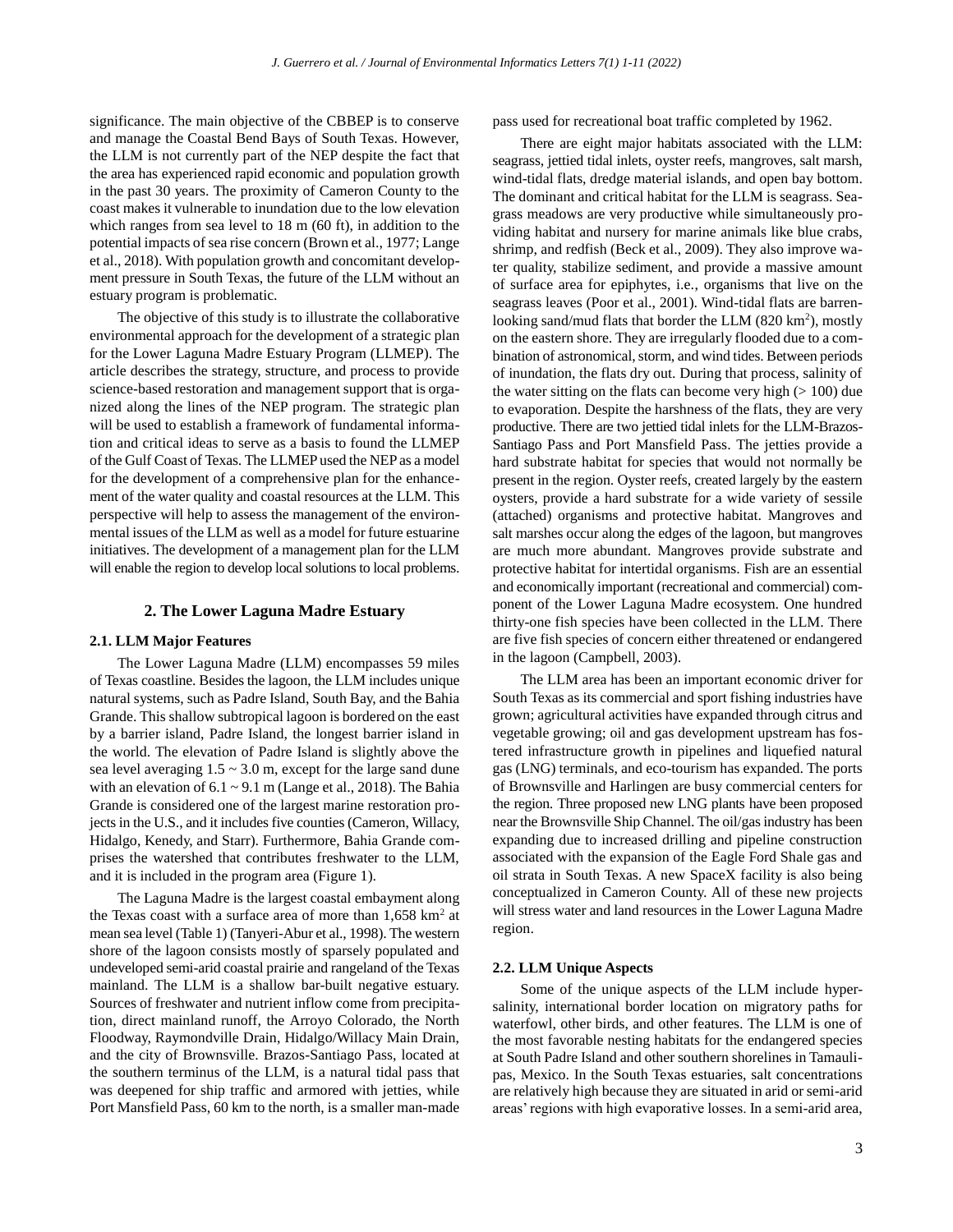evaporation processes are routinely greater than precipitation recharge, leading to high salt concentrations (Tunnell et al., 2001). The Laguna Madre Estuary (LLE) is a unique hypersaline lagoon (saltier than the ocean). It is among a handful that exists worldwide. One of the contributing factors for the Laguna's salinity is the shallow depth. The water in the LLM may be saltier than in the ULM, with an average salinity of about 45 ppm, but it is an important habitat of abundant snook, tarpon, jackfish, and mackerel (Patoski, 2008). The Laguna Madre is fairly shallow. It has an average depth of about 0.76 m (2.5 ft) and a maximum of 1.5 m (5 ft) of depth and covers  $2.5 \text{ km}^2 (609 \text{ mi}^2)$  (Mitchell, 1992).

| <b>Dimensions</b>     | Length 91 km: $(57 \text{ mi})$                         |
|-----------------------|---------------------------------------------------------|
|                       | Average width: 8 km (5 mi)                              |
|                       | Surface area: MLW 727 $km^2$ (281 mi <sup>2</sup> ) and |
|                       | MHW 1364 km <sup>2</sup> (527 mi <sup>2</sup> )         |
|                       | Average depth: $1.4 \text{ m}$ (4.6 ft)                 |
| Major Habitat         | Seagrass: turtle grass (Thalassia testudinum),          |
|                       | manatee grass (Syringodium filiforme), and              |
|                       | shoal grass ( <i>Halodule wrightii</i> )                |
|                       | Jettied tidal inlets: Brazos-Santiago Pass and          |
|                       | Port Mansfield Pass                                     |
|                       | Oyster reefs: eastern oyster (Crassostrea               |
|                       | <i>virginica</i> )                                      |
|                       | Salt marshes: cordgrass (Spartina)                      |
|                       | alterniflora)                                           |
|                       | Mangroves: black mangrove (Avicennia)                   |
|                       | germinans)                                              |
|                       | Wind-tidal flats                                        |
|                       | Fish: 131 different species                             |
| <b>Unique Aspects</b> | Hypersalinity: only such waterbody in the US            |
|                       | Shallow depth: maximum 1.5 m                            |
|                       | Subtropical climate: hot and humid most of              |
|                       | the year                                                |
|                       | International border location: South Texas              |
|                       | and Northern Mexico                                     |

**Table 1.** Characteristics of the Lower Laguna Madre

Another important aspect that makes LLM a unique estuary is the climatic conditions in the Gulf of Mexico that are known to be subtropical, with rainfall ranging from 635 to 965 mm ( $25 \sim 38$  inches) annually. The strategic location of the LLM near the international border has served to promote and extend many commercial activities along the border. One example is the shrimping industry in Port Isabel, located in the area of the LLM. This industry has served as a gateway not only to South Texas but also to northern Mexico. Additionally, Port Isabel is further supported by commercial fishing, tourism, and the petroleum industry.

# **3. Methods for the Development of the LLMEP Strategic Plan**

The focus of any estuary program that seeks national designation by the US Congress should be founded on the following principles: 1) protect and restore estuaries by developing and implementing comprehensive conservation and management plan (CCMP) and 2) enhance economic development and quality of life across the estuary's watershed. In addition, NEP has to foster consensus on difficult issues by establishing effective governance structures and conducting vigorous education and outreach by involving the public. Also, NEP can obtain significant funding by leveraging scarce resources and establishing credibility by using science to inform decision-making and sustaining their efforts by measuring and communicating results. The governance structure of a stakeholder-based organization provides the platform for collaborative decision-making and reflects the community's concerns and the unique problems and characteristics of the watershed. Most programs target five general constituencies as key members of the governance structure: elected and appointed policymaking officials from all governmental levels; environmental managers from federal, state, regional, and local agencies; local scientific and academic communities; private citizens; and representatives from public and user interest groups: businesses, industries, and community and environmental organizations.

The Management Conference should ensure the program accommodates a forum for open discussion, cooperation, and compromise that results in consensus, interested parties, and stakeholders' groups that are free to join the discussion/development of the program. In addition, the leadership, regardless of its host agency, must work to demonstrate that it is committed to the entire range of stakeholders. In order to achieve this last goal, autonomy must be given by the host organization to the management conference to build support for future participation and leverage funding of the program. If the NEP nomination is accepted, EPA and the state governor select the management conference to carry out the program.

All Management Conferences establish several core committees to carry out their work. These generally include a policy and management committee and advisory committees for technical and citizen input. Some EPs also have committees dealing with finance and local government. A director and program staff coordinate these committees and are accountable to the Management Conference. The EP director and staff are also responsible for facilitating the development of the management plan, supporting its implementations, and producing documents, such as annual budgets and work plans. The LLMEP hosted and housed in Cameron County (via a Cameron County Commissioners Court Resolution) and administratively supported by Research, Applied Technology, Education and Services, Inc. Rio Grande Valley (RATES/RGV) is structured as shown in Figure 2.

The project council is the core group that ensures that the day-to-day work of the committees is completed. This group is responsible for the nuts and bolts of the planning and implementation process. In the LLMEP, the project council representatives include mid-level managers and elected officials from local governments, technical staff from RATES/RGV, and representatives from local institutions of higher education. The LLMEP daily operations are facilitated by RATES/RGV staff, and the LLMEP team is advised by Cameron County staff, workgroups, and other committees. The Council defines and ranks the problems of the watershed, develops management strategies,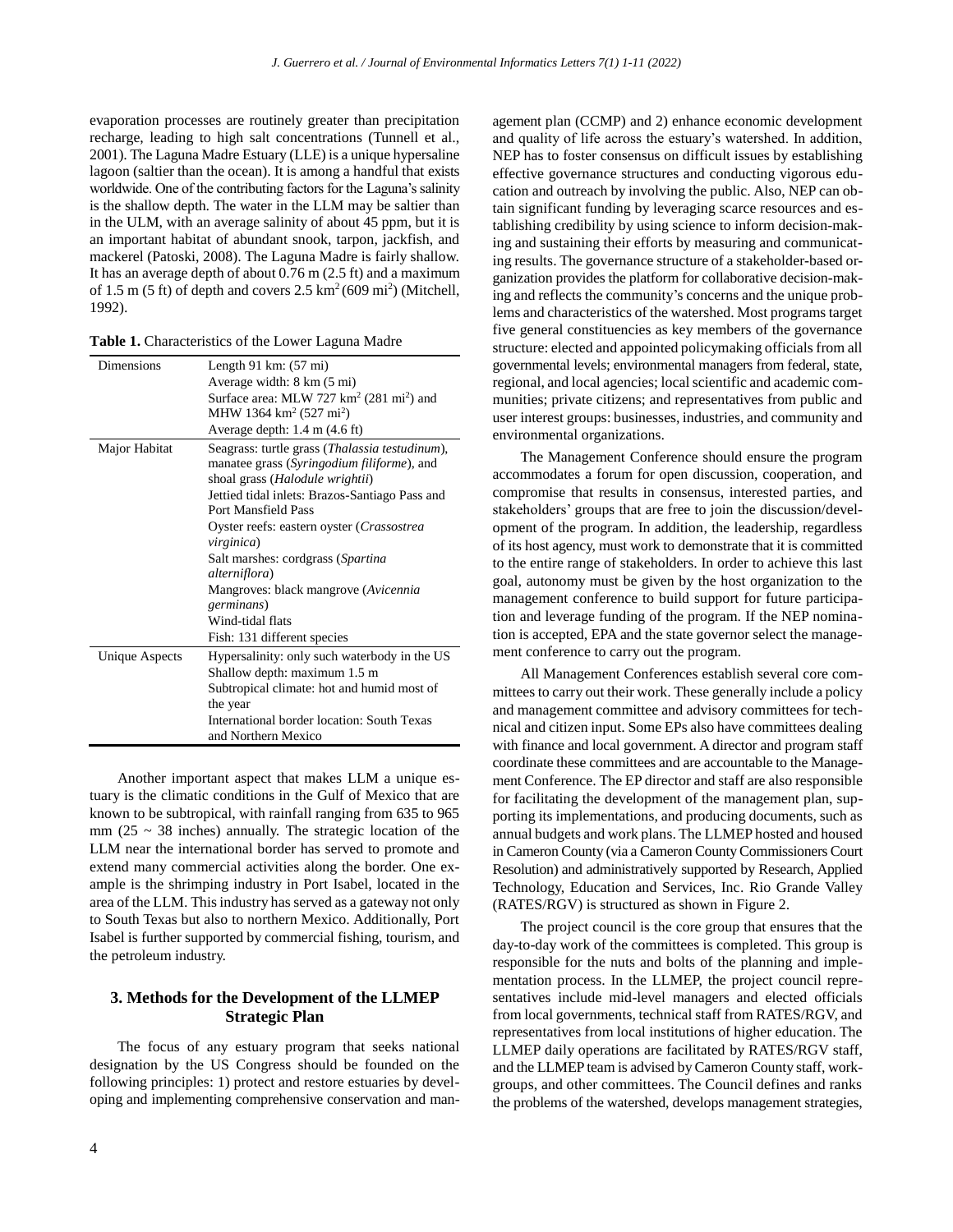

**Figure 2.** Institutional structure of the strategic plan Management Conference.

and oversees the development of the Strategic Plan and its components. The Project Council activities typically occur under the general guidance and direction of the Regulatory and Legal workgroup.

Technical Advisory Committee: Although the program is fundamentally a management program rather than a basic research program, the importance of obtaining sound scientific information cannot be overstated. Stakeholders and those responsible for implementing recommended management strategies need actions that are based on firm scientific findings. Technical Advisory Committee members represent a balance of scientific disciplines that address the key issues of the LLM watershed. They may be noted local experts, nationally recognized scientists, or resource management agency personnel. Members of the Technical Advisory Committee were selected with advice from the Management Committee; local, state, and federal agencies; and regional scientists.

Community advisory group: Since the establishment of the LLMEP directly impacts local jurisdictions and requires the support and commitment of local government agencies, to ensure that local governments are part of the decision-making process, this workgroup was formed so that local government representatives can assist the program by providing practical advice on local planning needs, issues, and existing projects. They also provide political analyses that are needed for effective decisionmaking and implementation. In the LLMEP, the core membership is comprised of members of the LRGV Total Pollution Discharge Elimination System (TPDES) Stormwater Taskforce, established in 1998, which has been addressing, regulatory and water quality issues under the "regional approach" paradigm. The Task Force

is comprised of 23 local governments sharing one regional stormwater management plan. The LLMEP became a State of Texas nonprofit 5013(c) organization in 2019. LLMEP and RATES/RGV, a 5013(c) organization too, entered into a Memorandum of Agreement in 2019 where RATES/RGV would facilitate and provide administrative, fiscal, and technical support to LLMEP.

The Strategic Plan Management Conference for the LLMEP conducted several workshops to identify the environmental problems throughout the area by collecting and analyzing relevant data. The project team formed a partnership to develop a strategic plan to establish LLMEP. The Strategic Plan includes tools, techniques, and information to assist coastal and LLM watershed communities better understand water quality, ecosystem health, and resilience vulnerabilities in their region. The resulting Strategic Plan now consists of three topic thrusts under the following headings: (1) National significance designation, (2) Important needs and goals for an LLM Estuary Program, and (3) Critical resource identification and planning for the implementation and sustainability of an LLMEP. Each topic thrust was subdivided into subtopics and further divided into specific areas of interest. Each area of interest was assessed and critical issues for that topic thrust were identified, and each critical issue consisted of a goal, objective, and action items (Appendix A).

## **4. Outcomes and Discussions**

#### **4.1. National Significance of the LLM Estuary**

Economic Indicators: By establishing the Lower Laguna Madre Estuary Program (LLMEP), the economic vitality and resilience of the LRGV, Texas, and subsequently the US, can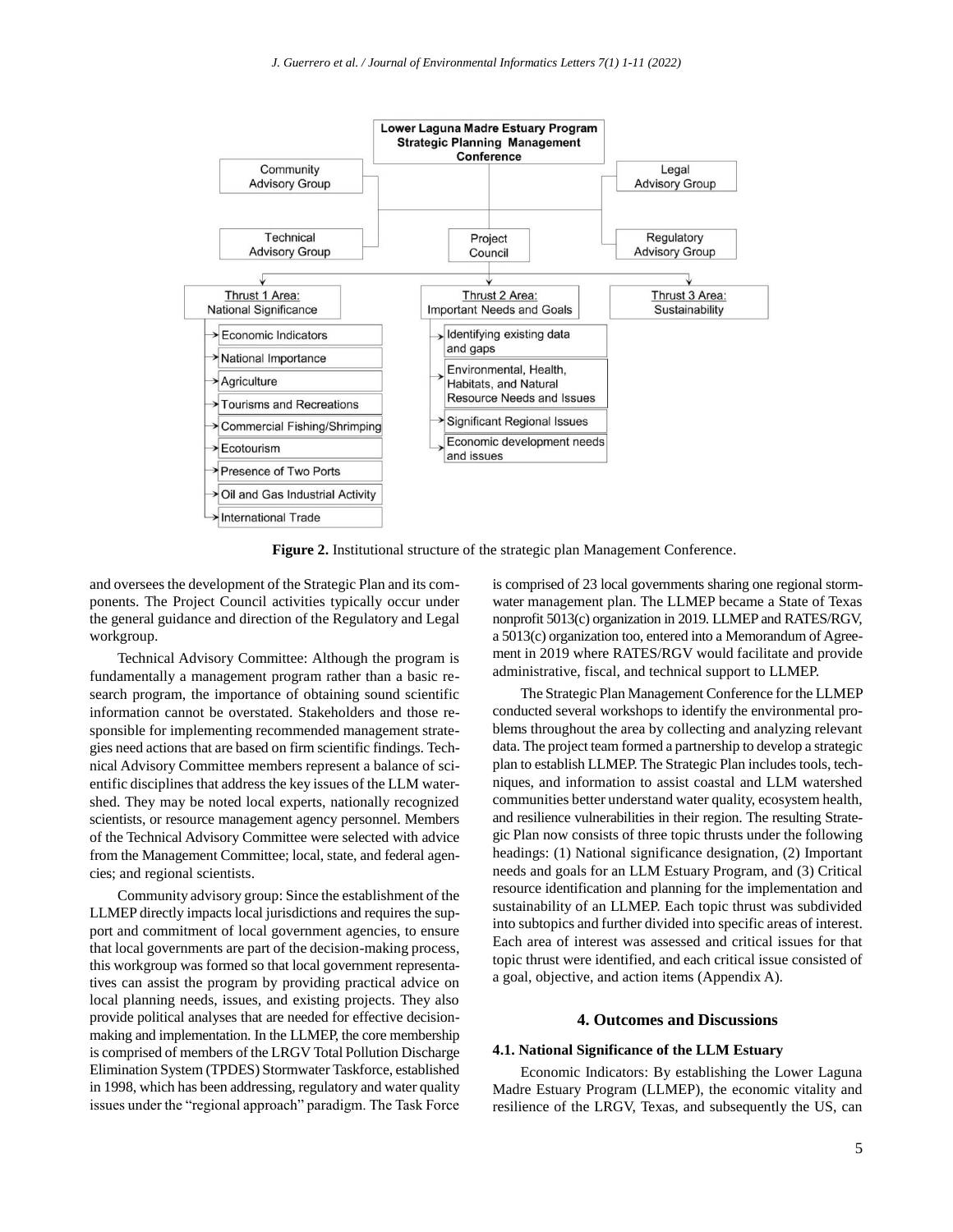be directly and positively affected. A study conducted in 1987 revealed that the Gulf of Mexico provided local economies with almost \$760 million and \$1.3 billion statewide for Texas (Quenzer, 1998). For example, the Nueces Estuary, Mission-Aransas Estuary, and Laguna Madre contribute approximately \$1.87 billion annually to the Texas economy from recreational fishing activities. The estuary can provide food for a growing populartion, shelter for boats, homes, and ports, a place to live and recre-ate, marine transportation, creation of new industries & employment, energy production, and an opportunity to have physical, emotional, and personal wellbeing.

The quality of the LLM area and accessing the area will positively affect the indicators of the economic health of the estuary. Some stakeholders are willing to pay to protect the LLM estuary and its inhabitants due to its status as one of the largest hypersaline lagoons and underdeveloped barrier islands that houses the most diverse and abundant population of birds in Texas. The economic impact of the LLM is represented by money, jobs and taxes generated by specific business activities within the estuary in many ways, such as fisheries, seafood processing, seafood markets, tourism, boat dealers, eating and drinking places, hotel and lodging places, recreational vehicles parks and campgrounds, scenic water tours, sporting goods retailers, aquaria, deep sea freight transportation, marine passenger transportation, search and navigation equipment, new industries coming to the region, employment and wage, potential energy production, etc. The Nature Conservancy in 1998 designated the Upper Laguna Madre as a high-priority conservation area. Given the unique characteristics of the Laguna Madre, it is interesting to note that the Lower Laguna Madre was not included in the original designation of Estuaries of National Significance, which left unprotected a great extent of an area with unique characteristics (Tunnell et al., 2001).

National Importance: A genuine understanding of the benefits and values of these estuaries will provide enough information about what stands to be lost when this ecosystem is endangered (Koch et al., 2009). With its incessant supply of nutrients, sediments, and a salinity gradient associated with its union with saltwater from the ocean, estuaries are great sources of sustenance and habitat for a wide variety of shellfish species and other aquatic animals (Costanza and Folke, 1997; Barbier et al., 2011). In assigning value to estuaries, it is necessary to look at (1) their usefulness to local communities for a variety of products, such as raw materials and seafood, among others; (2) their importance as breeding habitats for aquatic life; (3) as "coastal storm barriers" to provide coastal protection to prevent periodic events, such as tsunamis, tropical storms, and coastal floods; and  $(4)$ their tourism, recreation, education, and research purposes (Barbier et al., 2011).

There is little public awareness of the international significance of the Laguna Madre ecosystem. This oversight is particularly due to its remoteness and protected status along over 70% of its shoreline by federal entities, including Padre Island National Seashore and Laguna Atascosa National Wildlife Refuge; the area also includes private lands that include the large King and Kennedy ranches. However, overall, the Laguna Madre char-acteristics make it unique as a natural treasure. In addition to being the most studied and most often referenced hypersaline lagoon in the world, the Laguna Madre is home to about 77% of the North American wintering population of redhead ducks; it provides shelter to many protected species, including piping and snowy plovers, reddish egrets, brown pelicans, peregrine falcons, and white-tail hawk; it provides the largest continuous expanse of suitable habitats in North America between the north-ern breeding grounds and more distant wintering grounds in South America and accounts for about 80% of all Texas sea-grass beds, which provide habitat to many extensive colonial waterbird rookeries. Further, it is one of the best places for recre-ational fishing for red drum, black drum and spotted sea trout in North America, and it is the most productive Texas bay fishery. It also has the most extensive wind tidal flats and clay dunes in North America. It is home to the only strain of high salinity adapted oysters in North America; it has the only serpulid worm reefs in Texas, and it has the only calcium carbonate (oolite) and gyp-sum crystal formation in Texas.

LLMEP can provide enough information about what stands to be lost when these ecosystems are endangered (Koch et al., 2009). In assigning value to estuaries, it is necessary to look at (1) their usefulness to local communities for a variety of products, such as raw materials and seafood; (2) their importance as breeding habitats for aquatic life; (3) as "coastal storm barriers" to provide coastal protection to mitigate periodic events, such as tsunamis, tropical storms, and coastal floods; and (4) their tourism, recreation, education, and research benefits (Barbier et al., 2011).

Agriculture: Production of Citrus crops in the LRGV, Arroyo Colorado, and Lower Laguna Madre watersheds is a major economic driver for the regional economy. The citrus industry was established early in the 20th century and is comprised of almost 27,000 acres across a three-County area in the LRGV, which produces more than 14 M cartons of citrus products each year valued at over \$100 million. The medicinal qualities of the region made it a worldwide center of activity for the aloe industry, which was grown on 3,000 to 4,000 acres before and prompted growers to locate additional fields in Mexico.

Tourisms and Recreations: The Laguna Madre is protected by Padre Island National Seashore (PINS), which is the longest barrier (67.5 miles of the 130 miles) island in the world (Cambell and Joseph, 2020). There are areas under private or corporate ownership in the shorter sections that are located between the two county parks and the national seashore. The LLM Estuary has several popular water-based recreation destinations. It was ranked as the second-largest destination in terms of travel expenditures and employment in over the six major estuaries of Texas (Jones and Tanyeri-Abur, 2001). The LLM is one of the few places in Texas where travelers are able to find decent snorkeling from the beach. It was rated by Scuba Diving magazine as one of the top 100 snorkeling sites in 2010. The beach jetties provide homes to many types of fish normally found on reefs, including wrasse, trumpet fish, and triggerfish. However, recreational boaters with outboard propellers prompted propeller scarring in seagrass beds of the ULM, causing seagrass bed fragmentation and loss (Onuf, 2007).

Commercial Fishing/Shrimping: The sportfishing industry in the LLM is estimated in value at about \$180 million/year and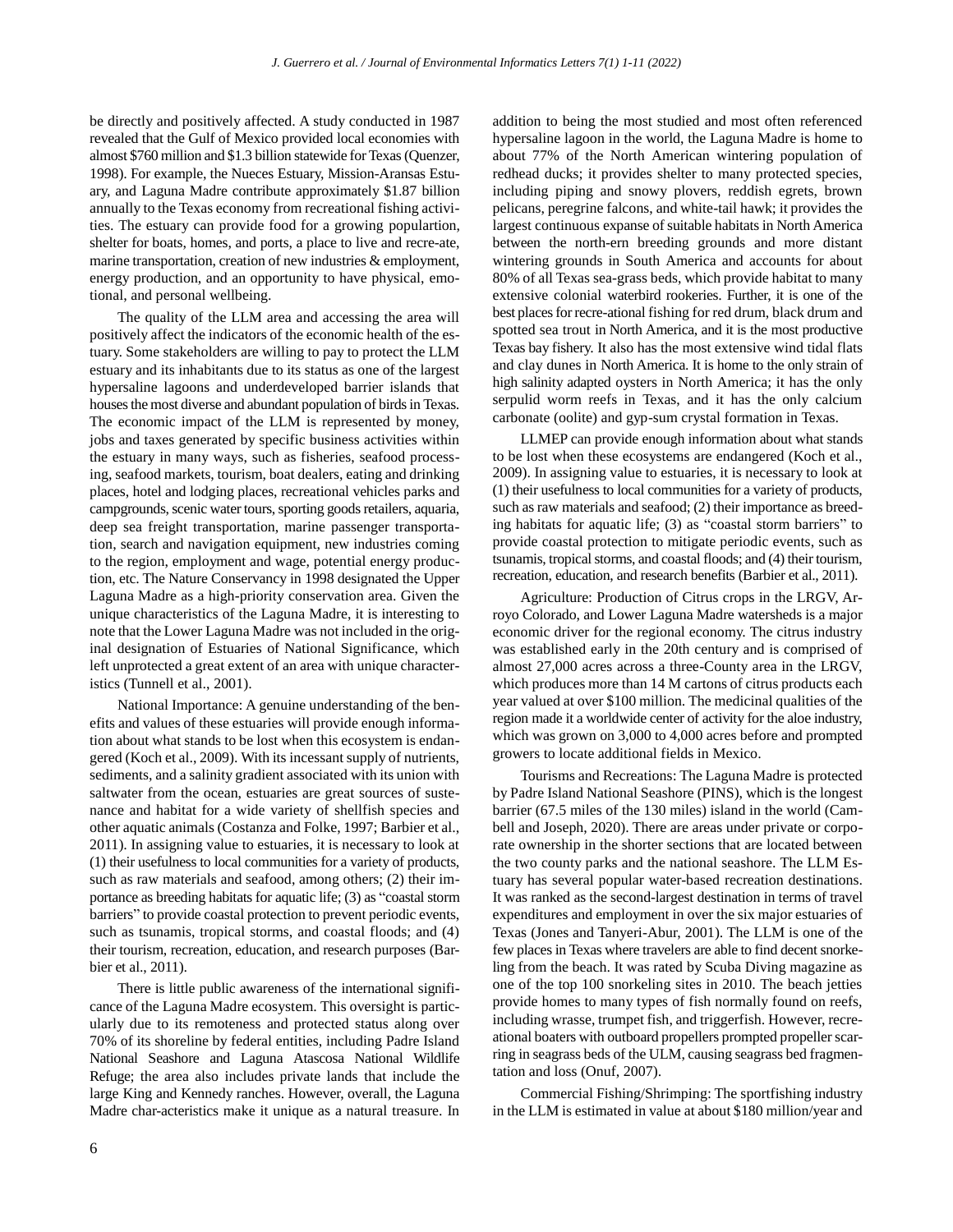supports about 1, 327 jobs (POI, 2017). The LLM serves as a key habitat for a wide variety of fish, such as speckled trout, sand trout, whiting, red drum (Redfish), black drum, tarpon, and mangrove snapper. The commercial fishing industry accounts for 25% of all finfish caught in Texas bay systems. In deep water, the fish of SPI and Port Mansfield include typical catches of Red Snapper, Kingfish, Tuna, Amberjack, Shark, Grouper, and a wide variety of deepwater species. Based on 1993 ~ 1995 average data, the Laguna Madre estuary is the second biggest commercial fishing employment source along the Texas Gulf Coast (Jones and Tanyeri-Abur, 2001). Port Isabel averaged a catch of 3,600,000 tons of shrimp annually, which accounted for 65% of the entire shrimp production of Texas.

Ecotourism: In the project area, there are nine principal estuarine habitats: open bays, hard substrates (i.e., jetties), oyster reefs, seagrass meadows, mangroves, coastal marshes, tidal flats, barrier islands, and Gulf beaches. Additional near coastal terrestrial habitats include coastal prairies, Lomas, and ranchland. All these habitats provide a home to more than 3,200 species of plants and animals. Laguna Madre (LM) is home to over 75% of the North American wintering population of redhead ducks (Onuf, 2007). It is home to the only strain of high-salinity-adapted oysters in North America. It has the only serpulid worm reefs in Texas and calcium carbonate (oolite) and gypsum crystal formations in Texas. With a continuous supply of nutriants, sediments, and a salinity gradient associated with its union with salt water from the ocean, estuaries are great sources of sustenance and habitat for a wide variety of shellfish species and other aquatic animals (Costanza and Folke, 1997; Barbier et al., 2011). The Laguna Atascosa National Wildlife Refuge is the largest protected area of natural habitat in the Lower Rio Grande Valley, and it is located in Cameron County. The Laguna Madre is also home to federally endangered species, such as Northern Aplomado Falcon, Ocelot (which is only found in Cameron and Willacy counties nationwide), Gulf Coast Jaguarundi, brown pelican, whooping crane, bald eagle, peregrine falcons, northern aplomado falcon, piping plover, snowy plover, least tern (inland breeding population), reddish egrets, brown pelicans, and white-tail hawks. The National Butterfly Center is located in Mission, TX, and is home to over 520 different bird species. The Santa Ana Wildlife Refuge is located along the banks of Rio Grande River in Hidalgo County. It serves as a habitat to 397 bird species and more than 300 butterfly species (FWS, 2014). The flora of the South Texas Sand Sheet includes about 54 taxa that are endemic to the state of Texas (Carr, 2019).

Presence of Two Ports: The Port of Isabel and the Port of Brownsville together represent the third largest-volume shrimp port in the nation, with average annual revenue of 57 million (POI, 2017). The Port of Brownsville is the only deep-water seaport directly on the U.S./Mexico border, located at the southernmost tip of Texas. It is the second-largest foreign trading zone in the US, and it is the largest land-owning public authority in the country. It provides employment with about 44,000 related jobs and about \$3 billion in economic activity in the state. The Port of Corpus Christi is a major gateway to international and domestic maritime commerce and the 4th largest port in the United States in total tonnage, with a 36 mile, 47 foot (MLLW) deep channel. The port facilitated 61% of the 478 million barrels of crude oil exports in America in 2017 and exported \$5.5 billion of crude oil to U.S. trading partners.

Oil and Gas Industrial Activity: The City of Corpus Christi has become the nation's leading oil exporter since the city was close to the source, and it was in good standing under federal clean-air regulations and also because the ship traffic in the city was low enough to take on a sudden influx of new tankers, as compared to Louisiana or Houston ports. In the first quarter of 2017, it exported 316,000 barrels a day, which is equivalent to the number of barrels exported by Beaumont, Port Arthur, and all Louisiana ports combined. Daily exports from Houston and Galveston are one-tenth of exports leaving from Corpus Christi. One of the regions that is greatly benefiting from the economic growth due to natural gas is the LRGV. The Rio Grande Liquefied Natural Gas (LNG) project is planning to have an investment of up to \$20 billion for liquefaction plant and purification facility, with a capacity of 27 MTA (millions of tons per annum), and it will generate more than 3,000 permanent jobs in Cameron County. The project will also contribute \$137 million in tax revenue to the County. In addition to creating high paying jobs, this project will also promote Science, Technology, Engineering, and Math (STEM) education. Exelon's Annova LNG project, at the Port of Brownsville, is expected to have a total capacity of 6.95 MTA and create 675 jobs during construction and 165 permanent jobs during operation. This project is projected to produce skilled worker opportunities with an average salary of \$ 70,000 with benefits that will represent \$110,000 in total compensation. The facility will also generate over \$34 million in annual tax revenues. Being located in an international port, the project will help enhance the connectivity of Texas and the U.S. to the world. An LNG terminal in the Rio Grande is projected to contribute about \$326 million per year to the county's gross production (Davison et al., 2015).

International Trade: This region is a nexus for international commerce with Mexico, contains several large and historic ranching operations, and is the center of natural resource-based tourism, including hunting, fishing, and natural history. The LLM Estuary region is unique due to the multibillion dollar trade volumes that cross the US-Mexico border. In 2015, Texas traded approximately 176.5 billion dollars of goods and services with Mexico, which is more than three times higher than its second-largest trading partner is China. In particular, the largest trading commodity between the Texas and Mexico border was comprised of machinery and electrical products, worth 39.2 billion dollars in 2015.

#### **4.2. Needs and Goals**

#### 4.2.1. Identifying Existing Data and Gaps

There have been few studies in the LLM Estuary to characterize and model the indicators, which underscores the need to collect baseline conditions, such as water & air quality parameters, drainage maps, detailed topography, endangered species, and wetlands mapping. This section describes the status of existing data and the need for further data collection and improved modeling studies.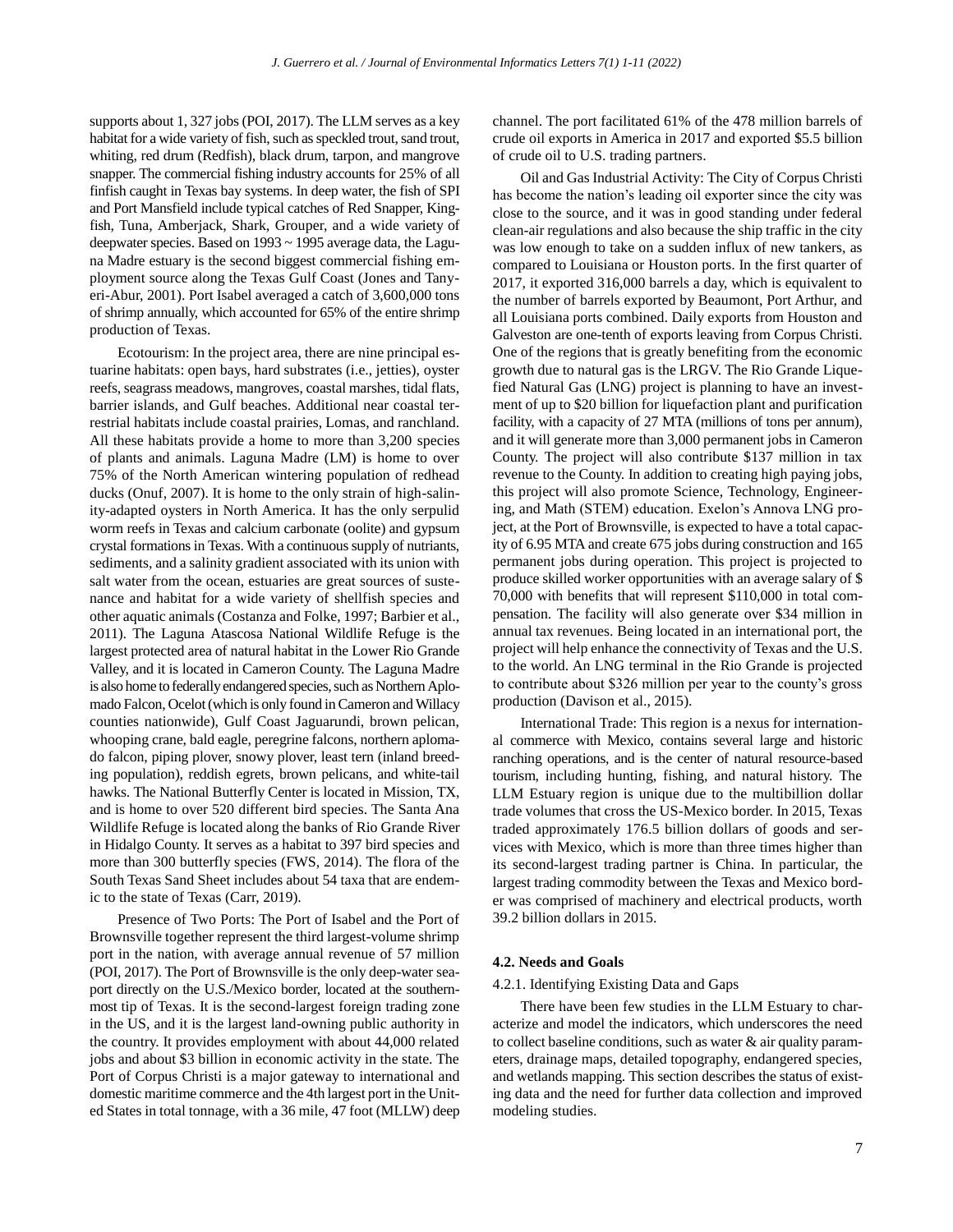There have been limited studies on water quality characterization or modeling in the LLM Estuary region. It is important to measure the streamflow volume and timings correctly for developing hydrologic models for the region. Previously, the Tx-BLEND model was implemented to simulate water circulation and salinity transport within the estuary system to capture long term trends in salinity gradients throughout the LLM (Schoenbaechler and Guthrie, 2011). However, the model failed to capture the short-term high-frequency variability in salinity. It was proposed that the development of 3-D hydrodynamic models will help to increase the capability and predictability of the TxBL-END model in capturing salinity changes (TWDB, 2019). The construction and operation of LNG and Space X will result in economic growth in Cameron County and communities in South Texas. Baseline data needs to be collected on water quality and air quality to determine the impacts of rapid urbanization and industry growth on human health and the environment. Given the flat topography of the LLM region, there is a need to collect high-resolution Digital Elevation Model (DEM) data to update the stream network in the LLM region (TWRI, 2018). Lack of detailed stream network and flat topography underscores the need to collect high-resolution DEM data and validate other elevations' datasets. The mapping of irrigation and drainage networks, the identification of existing coastal management and adaption programs, and enhanced wetlands delineation and mapping are all needed activities. More data is needed to monitor and estimate the baseline conditions of richness and biodiversity of federally endangered birds and wildlife species. Given the historic abundance of seagrass in the LLM and its role in determining the ecosystem health of the Laguna, it is critical to map seagrass distribution in the region (Onuf, 1994).

## 4.2.2. Environmental, Health, Habitats, and Natural Resource Needs and Issues

Non-point source (NPS) pollution prevention and mitigation in both rural and urban and agricultural operations must be a priority for consideration by the proposed LLMEP. Due to the rapid urbanization, there is an increase in storm runoff, erosion, and sediment loadings in this region being washed into the streams (USGS, 2019). Excessive stormwater runoff from small colonies can create water impairment threats to the LLM with low dissolved oxygen, high bacteria level, and algal blooms, among others. Improved drainage, wastewater, and agricultural residual management can reduce the quantity of TSS, ortho-phosphate (PO4), and phosphorus levels from urban and irrigation runoff in the Arroyo Colorado (Flores et al., 2017). There is a need to collect more water quality data to provide strong evidence to make water quality management decisions (Enciso et al., 2014). Process-based models are valuable in determining the locations of critical areas to develop and implement cost-effective nonpoint source pollution prevention programs (Moltz et al., 2011). Upcoming reclaimed water reuse "purple pipe" projects across the LRGV and may decrease flows in the Arroyo Colorado, increasing pollutant concentrations if not managed properly. Hurricane storm surge is also a threat to the region. Effective emergency disaster management plans and open evacuation routes will have to be considered during LLMEP development. An improved prediction of storm tide zones will give vital information on disaster prevention and countywide emergency disaster management. Flood control optimization for severe events should take into consideration in drainage planning, outflow bottlenecks, and storage. Most of the year, the LRGV remains under moderate drought conditions, which have expanded slightly in decades. With the implementation of drought contingency plans and management strategies, LLMEP can develop more resilience for future occurrences. Excessive groundwater pumping in coastal areas of the LLM Estuary system can result in salt-water intrusion issues in freshwater resources. There is a need to develop costeffective technologies that can lower the costs of desalination and find alternative and cheaper methods to safely dispose of the brine in the Bahia Grande area or others in the LLM region. There is a need to minimize illegal dumping of wastes and spills in the Arroyo Colorado basin, remote areas, canals, and resacas throughout the LLM watershed by improved monitoring, data collection, and enhancement of awareness in the local society and by thorough enforcement of regulations. The LLMEP group must be prepared to work with municipalities and agencies to improve ecosystem health and help mitigate vector transmission of diseases such as the Zika virus where appropriate. Many studies show that the leakage of surface water to recharge groundwater and vice versa could vary significantly at various spatial and temporal scales (Sophocleous, 2002; Winter and Tartakovsky, 2002). Therefore, it is important to estimate and analyze surface watergroundwater interactions using modeling and data acquisition. Due to the Deepwater Horizon Oil spill, coastal and marine resources as well as natural habitats for wildlife and aquatic species can be severely impacted (Pallardy, 2010). Therefore, it is critical to estimate the impacts of an oil spill on these resources under LLMEP and restore the natural resources and habitats, especially in Gulf Coast areas. It is critical to monitor air and water quality in the LLM region to estimate and mitigate the potential impacts of rapid industrial growth on the environment and ecosystem services.

#### 4.2.3. Significant Regional Issues

Texas has some of the highest coastal erosion rates in the country; sixty-four percent of the Texas coast is eroding at an average erosion rate is 1.2 m (4.1 ft) per year. During erosion, loose rock, soil, and sand particles are moved from one location to another by water, vehicles, pedestrians, bulldozing construction work, grazing animals, or wind energy. Dune erosion may deplete the supply of sand available in inland areas for exchange during the hurricane and tropical storms (Patterson, 2005). Estimates of erosion and sedimentation rates are useful to land and water resource planners as a guide for land-conservation measures in areas where such measures are needed most. It is important to better understand the connections between species abundance and water availability in riparian ecosystems. There has been a decline in seagrasses in the LLM since 1967 and therefore, it is important to understand the factors that affect seagrass distributions in the region. New regulations or incentives are important to conserving seagrass ecosystems and reducing common threats to them (e.g., pollution, damage by boats) (Sheridan et al., 2003). Invasive plant species (e.g., guinea grass, buffelgrass, Brazilian pepper, hydrilla, water hyacinth, Resacas, Nutria,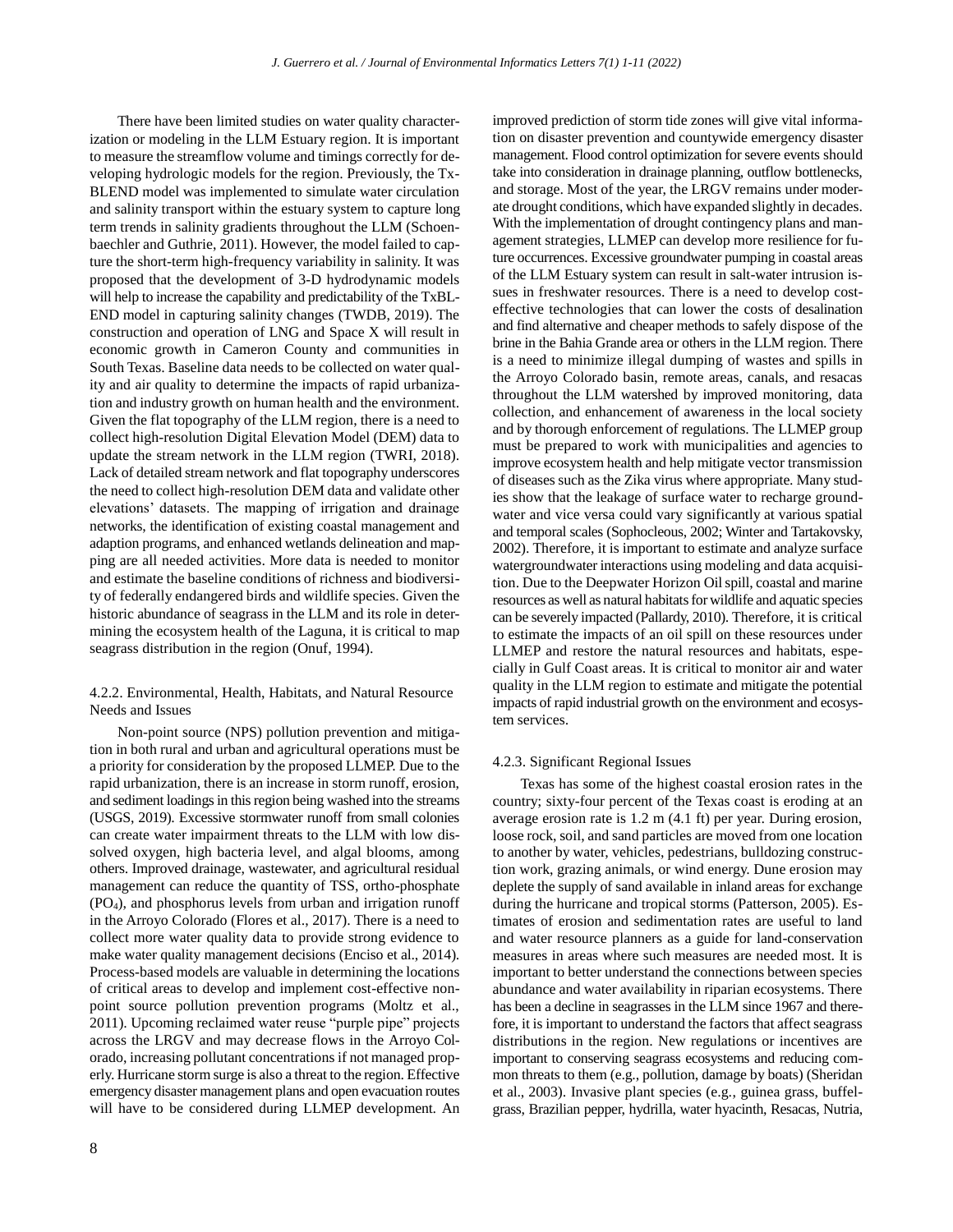etc.) cause many problems in wildlife habitats by choking out native species, absorbing necessary water and/or competing for resources, destroying wetland vegetation, and plugging up drainage areas (McEver, 2005). Better management of invasive species is important through the minimization of the movement of weedinfested soil or gravel from all construction and maintenance activities. The preservation of the walking trail interconnections of parks and wildlife refuges within the estuary is important to protect and preserve the natural environment and provide visitors with opportunities to interact with their natural surroundings and the creatures living within them.

#### 4.2.4. Economic Development Needs and Issues

Ecotourism needs to be focused more on LLMEP since it is important to build environmental and cultural awareness while providing a direct financial benefit for conservation. It is obvious that the positive and negative impacts of the new development plan (e.g., LNG projects) in this coastal/port area are serious issues for regional economic development and the environment. Smart Economic Development (SED) strategies need to be developed so that corresponding mitigation and restoration projects can be optimized to balance the impacts on the environment and human health with supporting businesses, workers, and quality of life. SED will help to create more jobs, encourage entrepreneurship, develop the workforce, and improve the quality of life (such as various transportation choices, artistic, cultural, and community resources, religious institutions, and medical, technical, and academic institutions, GI development, among others). Another important consideration of economic development is to estimate the effects of the second causeway on South Padre Island, Port Isabel, and the surrounding areas. Another example of infrastructure on economic growth is the renovation of Rio Hondo Bridge, which has lessened a serious transportation issue. In order to quantify the economic benefits from wildlife and nature reserves and birding centers within LLM Estuary, cost-benefit analyses need to be performed in terms of incorporating eco-tourism, recreation activities, and restoration projects.

## **4.3. Sustainability of the Estuary Program**

The likelihood of success or sustainability of the proposed LLMEP will be based on the support and commitment of the regional and local stakeholders to achieve the goals of the program, including the achievement of a healthy coastal ecosystem. Federal and state agency collaboration will be important and influential, but the leadership and long term success will be most strongly dependent on the regional municipal and local communities and citizens. Public support for the LLMEP is essential and will be brought about through education programs, outreach, watershed protection planning group collaboration, higher education institutions in the region, and the LRGV Stormwater Task Force consisting of over 20 municipalities, cities, counties, irrigation districts, drainage districts, and agencies.

The local and regional support for the sustainability of the proposed LMEP is well established. The strategic plan for the LMEP will serve to help coalesce and integrate key items from the new and existing watershed protection plans, regional stormwater management plans, solid waste management plans, erosion control plans, and other critical guidance policies and protocols for the region. This plan can be formulated through three phases or stages as follows:

- Gather information, critical data, and guidance documents from the regional ecosystem and water quality-based plans already promulgated in the region including the Watershed Protection Plans for the Arroyo Colorado, the LLM/Brownsville Ship Channel, North Floodway, Hidalgo Main Drain and Raymondville Drain, the Cameron County Dune Protection and Erosion Control Plan, and others.
- Establish a publicly available regional data repository and cyberinfrastructure for the planned LMEP for ecological information and data warehousing and processing, quality assurance, and dissemination through program education and outreach activities.
- Develop updates to existing plans and develop new, coordinated, and coalesced planning guidelines, recom- mendations for policies, ecological and water quality for the new Program.

#### **5. Summary**

The Laguna Madre accounts for about 25% of the coastal region of Texas and is a shallow hypersaline lagoon, which is located on the western coast of the Gulf of Mexico. The principal goals for the LMEP will encompass the broad goals as itemized in the USEPA NEP goals for CCMPs. These goals include a focus on restoring water quality, restoring and conserving habitat, replenishing and protecting living coastal and marine resources, enhancing community resilience, and restoring and revitalizing the Gulf economy. There is little public awareness of the international significance of the Laguna Madre ecosystem, particularly due to its remoteness. Given the unique characteristics of the Laguna Madre, it is interesting to note that the LLM was not included in the original designation of Estuaries of National Significance, which left unprotected a great extent of the area which left unprotected a great extent of an area with unique characteristics.

The results of the study were organized according to the guidelines for the development of NEP. The resulting Strategic Plan now consists of three Topic Thrusts under the headings: (1) National significance designation, (2) Important needs and goals for an LLM Estuary Program, and (3) Critical resource identification and planning for the implementation and sustainability of an LLM NEP. Each Topic Thrust was subdivided into subtopics and further divided into specific areas of interest. The first Thrust highlighted the national significate of adding the LLM in the NEP. The LLM supports diverse species of fishes and invertebrates that are economically valuable to the region. The Laguna Madre and Lower Rio Grande Valley, located in the southernmost tip of Texas, along with the U.S. border with Mexico, has some of the fastest-growing communities in the U.S. This region produces important crops such as citrus, is a nexus for the international commerce with Mexico, contains several large and historic ranching operations, and is the center of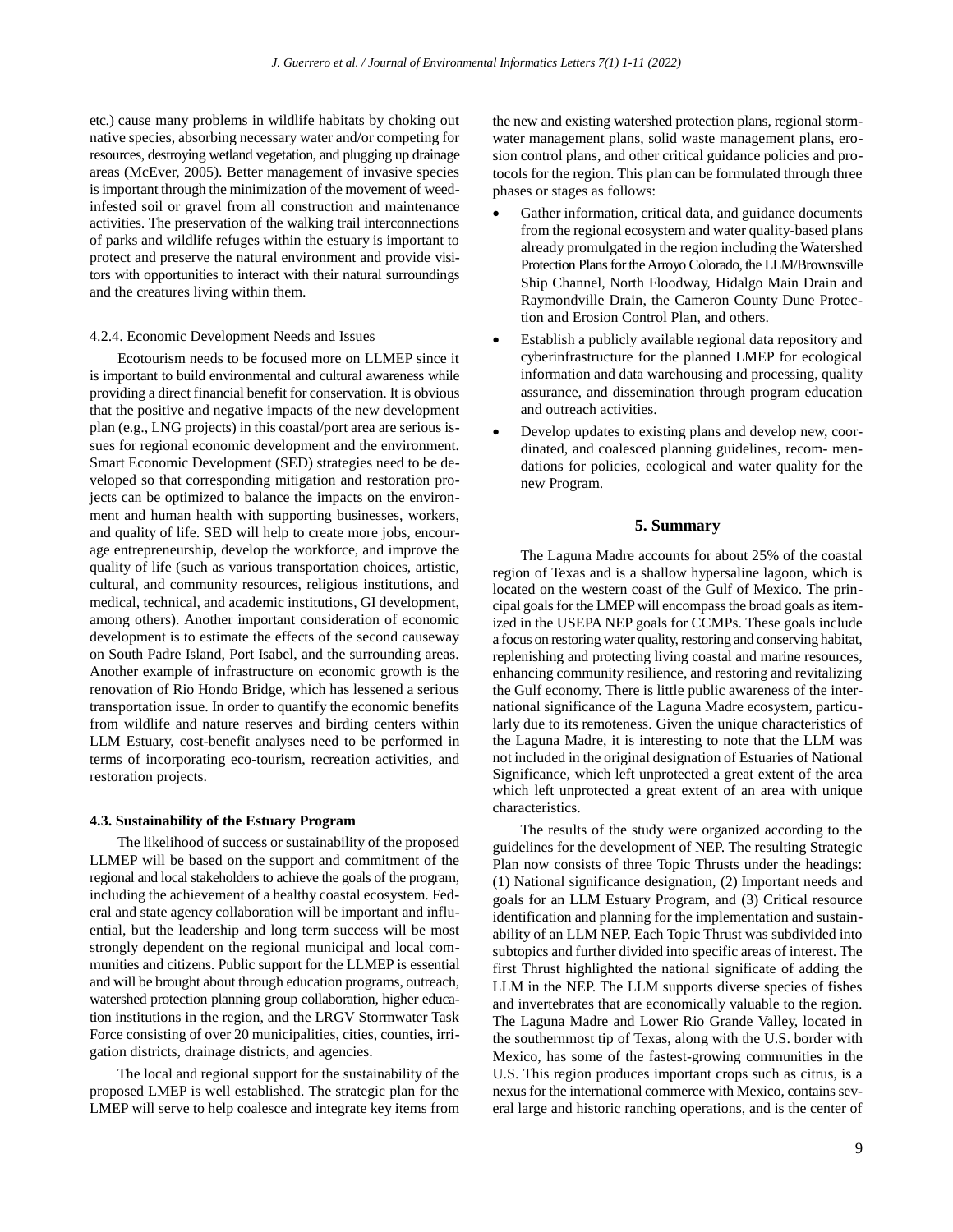natural resource-based tourism, including hunting, fishing, and natural history.

The second Thrust in the strategic plan identified the critical issues and concerns in the LLM estuary region that are important not only to promote conservation and sustainability of natural resources as well as ecosystems but also for the economic development of the region. The critical issues and needs are identified through the participation of local, state, and federal governments as well as interested entities (e.g., non-profit organizations and educational institutes). The third Thrust discussed the likelihood of success or sustainability of the proposed Laguna Madre Estuary Program. It can be based on the support and commitment of the regional and local stakeholders to achieve the goals of the Program, including the achievement of a healthy coastal ecosystem. Federal and state agency collaboration will be important and influential, but the leadership and long-term success will be most strongly dependent on the regional municipal and local communities and citizens.

Decision-makers will utilize the plan and municipal leaders to promote community resilience, disseminate information, and establish integrated local water quality and ecosystem management plans for their respective communities and jurisdictions. The project has identified pertinent data sources and compiled information on critical issues related to estuarine, coastal, agricultural, industrial, recreational, and inland resources in the LLM. The project also helped assess the findings, examine and prioritize critical area issues, ascertain the economic impact of the issue through cost analysis, and the development of objectives and action items to initiate the process. Additionally, the project located data gaps and expanded the collaborative team to include area stakeholders. To summarize some of the most critical issues to be addressed by the LMEP are the following as a starting point for the Management Committee to start initiatives for the Program:

- Limited freshwater inflows need characterization and protection, including the reduction of non-point source pollution with green infrastructure and innovation.
- Loss of wetlands and critical habitat needs to be addressed.
- Rapid oil and gas development for the emerging LNG industry needs evaluation and mitigation.
- Dredging of channels and spoil beneficial reuse is needed.
- Impacts of persistent brown tides need mitigation.
- Degradation of water quality in the estuaries and tributaries needs to be reversed.
- Sea turtle habitat protection and restoration must be a priority.
- Determining and mitigating cumulative impacts of new development and the maintenance of drainage and irrigation districts should be addressed.
- Protect and enhance birding habitat for whooping cranes, redhead duck, piping plover, and other shorebirds.
- The impacts of sea-level rise, beach and dune erosion and climate change on the Gulf Coast and LM must be assessed and planned for mitigation and adaptation.
- The balance between ecological protection and economic

growth must be carefully considered and measured with innovative trend analyses for the LM.

**Acknowledgments**. The founders of the LLMEP are Javier Guerrero, Augusto Sanchez, and Dr. Kim Jones. The authors wish to thank the Texas General Land Office (GLO), Coastal Management Program (CMP) for their support and funding for this work under GLO Contract 17-184-000-9821.

## **References**

- Abrantes, K.G., Barnett, A., Baker, R., and Sheaves, M. (2015). Habitat-specific food webs and trophic interactions supporting coastaldependent fishery species: an Australian case study. *Reviews in Fish Biology and Fisheries*, 25, 337-363. https://doi.org/ 10.1007/s1116 0-015-9385-y
- Barbier, E.B., Hacker, S.D., Kennedy, C., Koch, E.W., Stier, A.C., and Silliman, B.R. (2011). The value of estuarine and coastal ecosystem services. *Ecological Monographs*, 81, 169-193. https://doi.org/10.1 890/10-1510.1
- Beck, M.W., Heck, K.L., Able, K.W., Childers, D.L., Eggleston, D.B., Gillanders, B.M., Halpern, B., Hays, C.G., Hoshino, K., Minello, T.J., Orth, R.J., Sheridan, P.F., and Weinstein, M.P. (2001). The identification, conservation, and management of estuarine and marine nurseries for fish and invertebrates: A better understanding of the habitats that serve as nurseries for marine species and the factors that create site-specific variability in nursery quality will improve conservation and management of these areas. *BioScience* 51, 633-641. https://doi.org/10.1641/0006-3568(2001)051[0633:TI CAMO]2.0.CO;2
- Bowden, M.W. (1996). An overview of the National Estuary Program. *Natural Resources & Environment*, 11, 35-72.
- Branch, G. (1999). Estuarine vulnerability and ecological impacts: Estuaries of South Africa, edited by Brian R. Allanson and Dan Baird. *Trends in Ecology & Evolution*, 14, 499. https://doi.org/10. 1016/S0169-5347(99)01732-2
- Brown, L.F., McGowen, J.H., Evans, T.J., Groat, C.G., and Fisher, W.L. (1977). *Environmental Geologic Atlas of the Texas Coastal Zone: Kingsville Area*. Bureau of Economic Geology, University of Texas, Austin, USA.
- Bugica, K., Sterba-Boatwright, B., and Wetz, M.S. (2020). Water quality trends in Texas estuaries. *Marine Pollution Bulletin*, 152, 110903. https://doi.org/10.1016/j.marpolbul.2020.110903
- Cambell, T.N., and Joseph, R.M. Handbook of Texas online: Padre Island National Seashore. https://tshaonline.org/handbook/online/ articles/gkp01 (accessed January 12, 2020).
- Campbell, L. (2003). *Endangered and Threatened Animals of Texas-Their Life History and Management*. Texas Parks and Wildlife. PWD BK W7000-013
- Carr, W.C. (2019). Some plants of the South Texas Sand Sheet. School of Biological Sciences. http://w3.biosci.utexas.edu/prc/DigFlora/ WRC/Carr-SandSheet.html (accessed January 13, 2020).
- Costanza, R., and Folke, C. (1997). Valuing ecosystem services with efficiency, fairness and sustainability as goals. *Nature's Services: Societal Dependence on Natural Ecosystems*. Island Press.
- Davison, S., Swenson, E.J.A., De Lima, K., and Irgit, I.U. (2015). *Application for Long-term, Multi-contract Authorization to Export Liquefied Natural Gas*.
- DeAngelis, B.M., Sutton-Grier, A.E., Colden, A., Arkema, K.K., Baillie, C.J., Bennett, R.O., Benoit, J., Blitch, S., Chatwin, A., Dausman, A., Gittman, R.K., Greening, H.S., Henkel, J.R., Houge, R., Howard, R., Hughes, A.R., Lowe, J., Scyphers, S.B., Sherwood, E.T., Westby, S., and Grabowski, J.H. (2020). Social factors key to landscape-scale coastal restoration: Lessons learned from three U.S. case studies. *Sustainability*, 12. https://doi.org/10.3390/su12030869